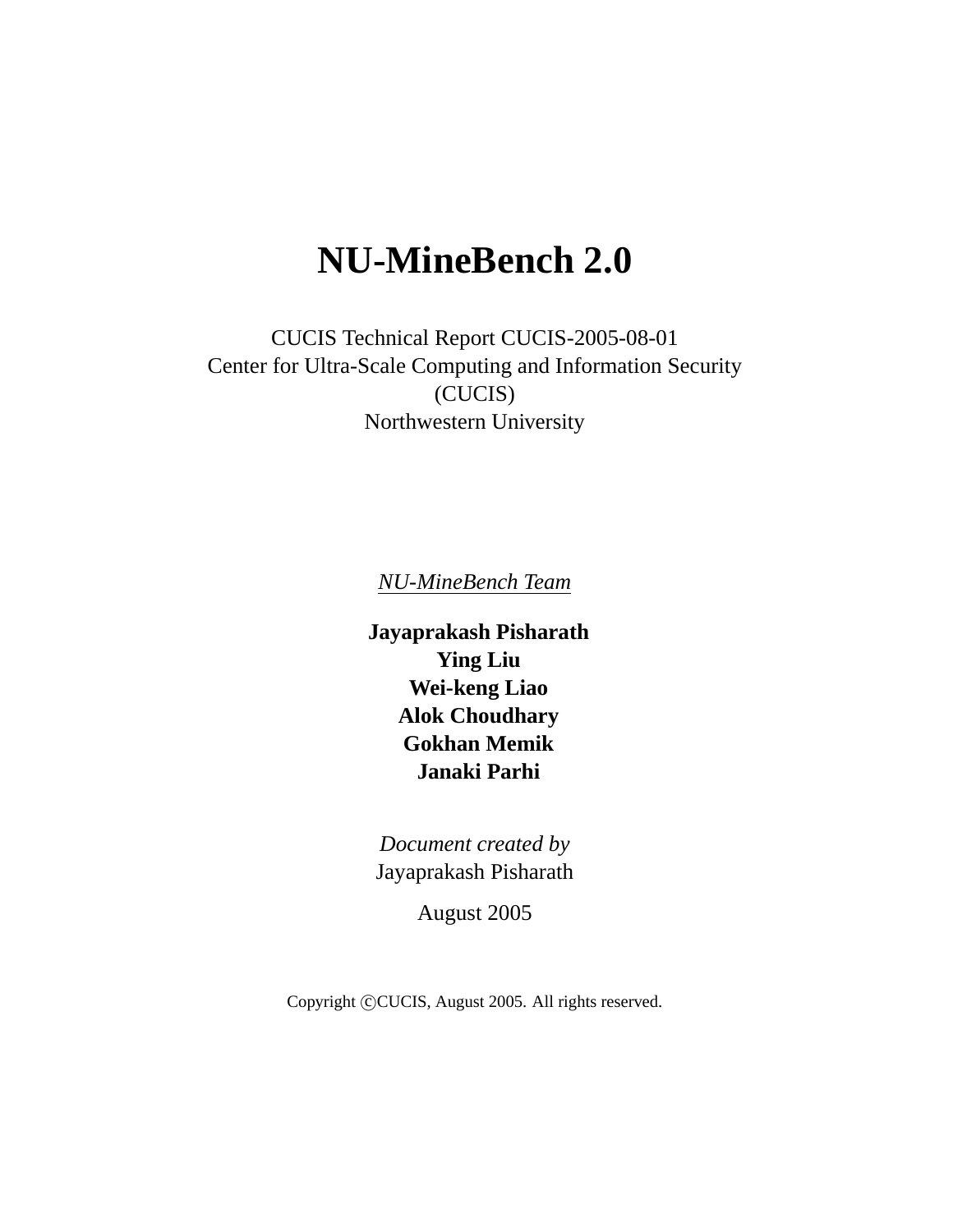### **1 Introduction**

With the enhanced features in recent computer systems, increasingly larger amounts of data are being accumulated in various fields. Recent trends indicate that data being collected doubles every year. A survey done by Intel Corporation indicates that an average person collects 800MB of data a year [\[Cor05\]](#page-12-0). This does not include the scientific data collected by corporations and research institutions. Future systems are bound to be data intensive. Data would be processed either offline using data collection tools, or real-time using a streaming data model. Data analysis tools and frameworks are bound to become more sophisticated. Such complex analysis tools are bound to be performance-hungry due to the amount of data that they require to handle.

On the other hand, recent computing trends suggest that the system performance (data based on memory and I/O bound workloads like TPC-H) has been improving at a rate of 10-15% per year, whereas, the volume of data that is collected doubles every year. The important obstacle is the fact that the performance of computer systems is improving at a slower rate when compared to the increase in the data and the requirements of data analysis. Having observed this trend, researchers have focused on efficient implementations of different data mining algorithms. Among these, a major approach taken is the development of parallel and distributed versions of such algorithms. While these algorithms have been efficiently improved, the basic characteristics that define these algorithms remain under studied. Such information in turn can be utilized during the implementation of the algorithms and the design/setup of the computing systems. Understanding the performance bottlenecks is essential not only for processor designers to adapt their architectures to data mining applications, but also for programmers to adapt their algorithms to the revised requirements of applications and architectures. This forms the motivation for this work.

The rest of this report is organized as follows. Section [2](#page-2-0) discusses the methodology used in this work to perform the characterization. The details of the workloads used in this characterization study (the workloads form the NU-MineBench benchmark suite) are provided in Section [3.](#page-4-0) The characterization results are not provided in this document to keep the discussion simple.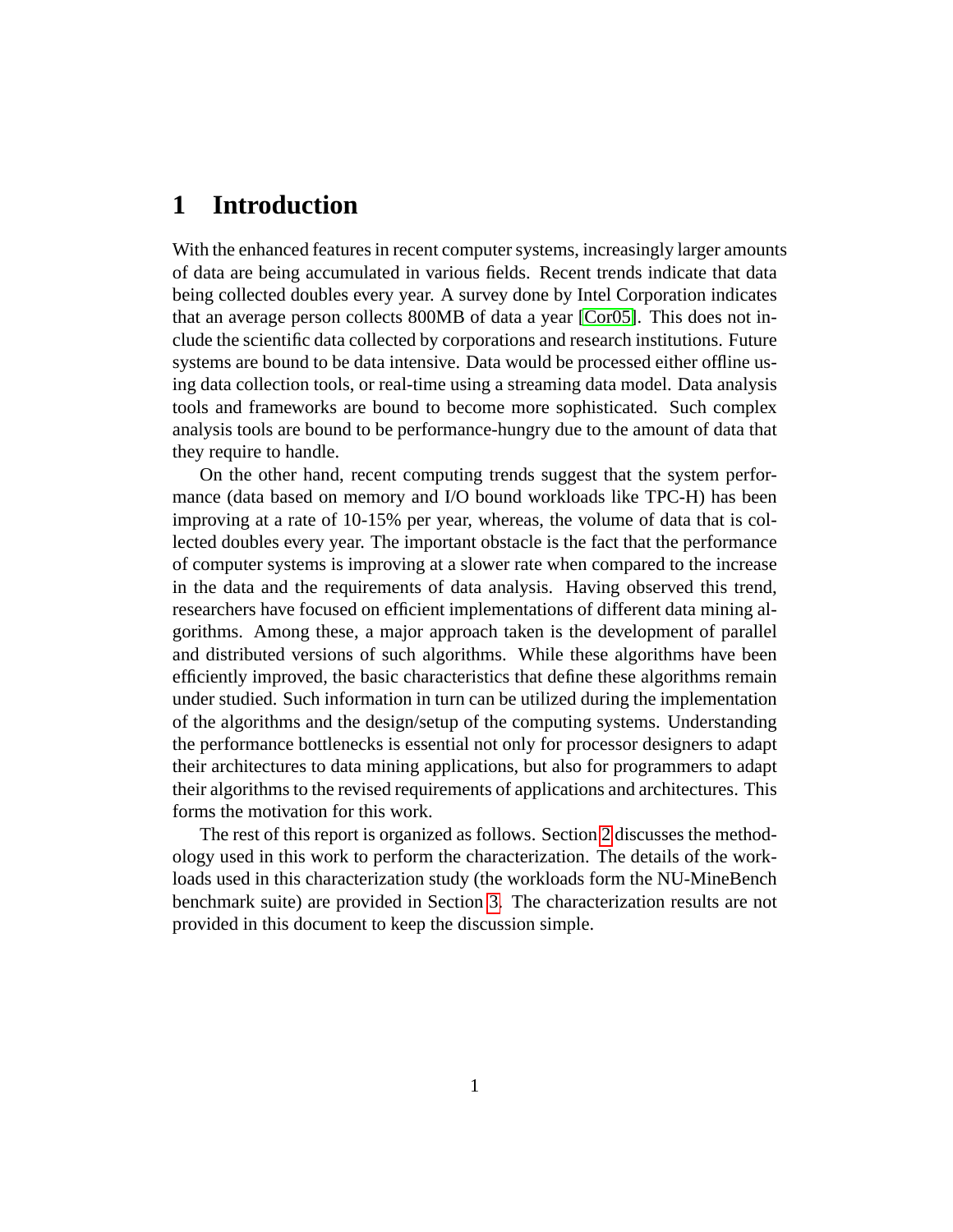## <span id="page-2-0"></span>**2 Methodology**

The primary goal of this study is to gain an in-depth understanding of the characteristics of data mining applications. In other words, a detailed workload characterization of data mining applications is the primary goal of this work. This is achieved by studying data mining applications through benchmarking schemes. The ultimate goal is to assemble a benchmark that effectively represents data mining applications.

Benchmarks play a major role in all domains. SPEC [\[Sta01\]](#page-14-0) benchmarks have been well accepted and used by several processor manufacturers and researchers to measure the effectiveness of their design. Other fields have popular benchmarking suites designed for the specific application domain: TPC [\[Tra04\]](#page-14-1) for database systems, SPLASH [\[WOT](#page-14-2)<sup>+95]</sup> for parallel machine architectures, MediaBench [\[LPMS97\]](#page-13-0) for media and communication processors. Benchmarks do not only play a role in measuring the relative performance of different systems. They also aid programmers in the specific domain in various ways. For example, a programmer implementing a new data mining application can compare the performance (in terms of output quality, scalability, and execution time) of the new application to the applications in the benchmarking suite. In addition, the programmer can use certain types of algorithms and programming styles from the applications in the existing suite.

Although there has been previous work analyzing individual data mining applications [\[BF98,](#page-12-1) [KQH98\]](#page-13-1), analyzing the behavior of a complete benchmarking suite will certainly give a better understanding of the underlying bottlenecks for data mining applications. This work analyzes data mining applications from many perspectives and presents the key characteristics of these applications. Another important aspect of this study is implementing and analyzing scalable versions of the benchmark applications. As the size of the available datasets and their high-dimensionality grow, high performance computers are becoming essential platforms to execute the data mining applications.

The first question that is addressed by this work is the uniqueness of data mining applications. If they are unique, the next task lies in identifying the characteristics that make them distinct from other existing applications and domains. In order to answer these questions, this work takes up an extensive characterization study. The various perspectives of the characterization study is shown in Figure [1.](#page-3-0) Like traditional studies, applications are studied from an algorithmic perspective by analyzing their execution times, run times (order of execution) and other high level metrics. Various system characteristics involving runtime overheads, system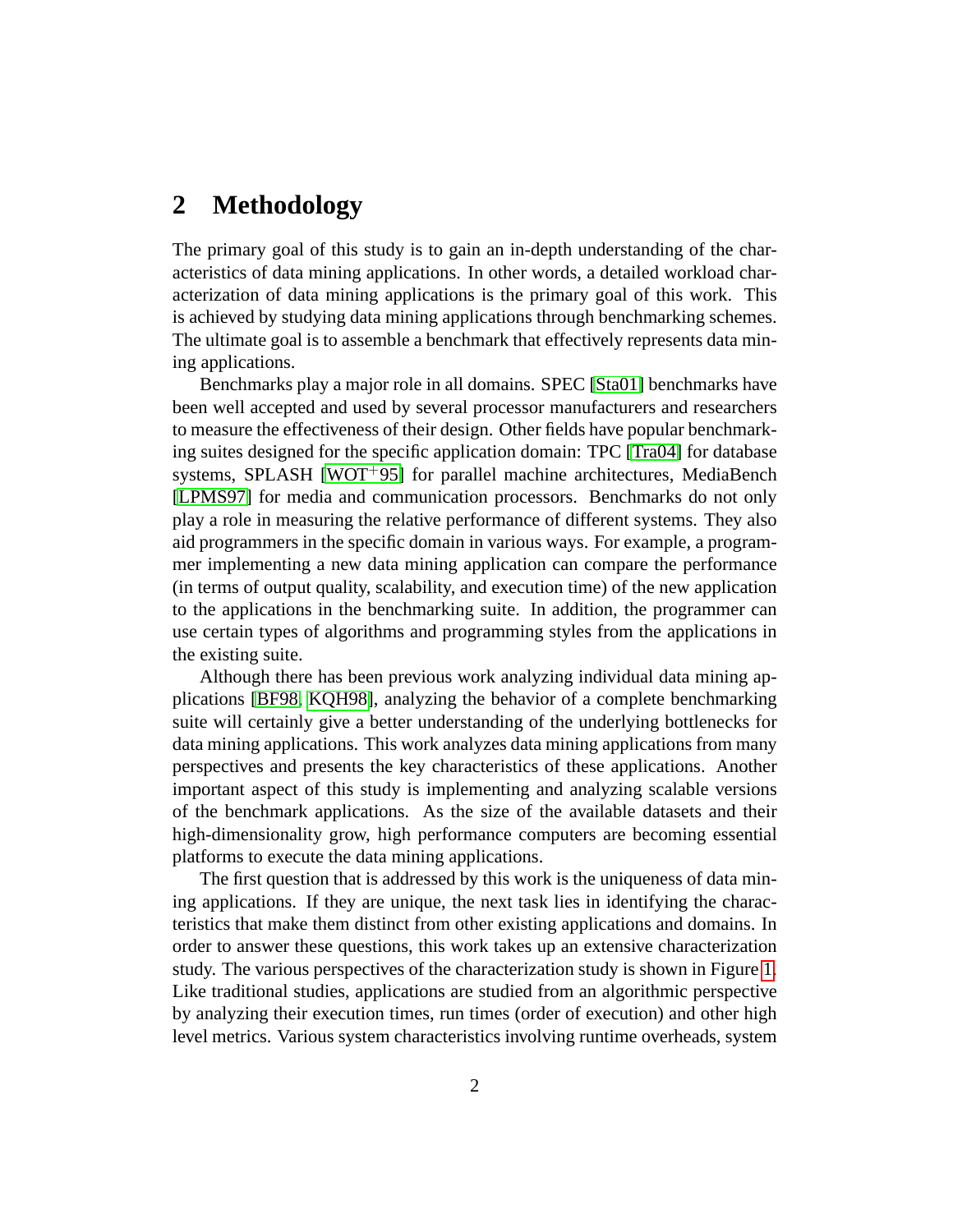

<span id="page-3-0"></span>Figure 1: The various perspectives of evaluation attempted in this characterization study

resources (locks), synchronization costs are also studied. A low-level architectural study is then performed extensively to understand the system architecture performance. This includes several components like the cache, processor, memory, and disks. Another important factor in data mining is the input data sizes. This study also characterizes the workload behavior based on input data sizes.

Scalability is deemed to be an important (and unavoidable) requirement in future systems. Scalability comes in many forms in both hardware and software. Traditionally, scalable versions of applications are developed by purely extending high-performance, parallel and distributed paradigms to the respective serial versions of the algorithms. This study analyzes various traditional scalability approaches as well. This is crucial since the final goal of this work is to enable development of high performnace data mining systems and algorithms. Hence, this work studies the scalability of applications based on processor resources and data sizes (dimensionality, etc) as well.

The following section describes the workload named as NU-MineBench that is developed and used for this study.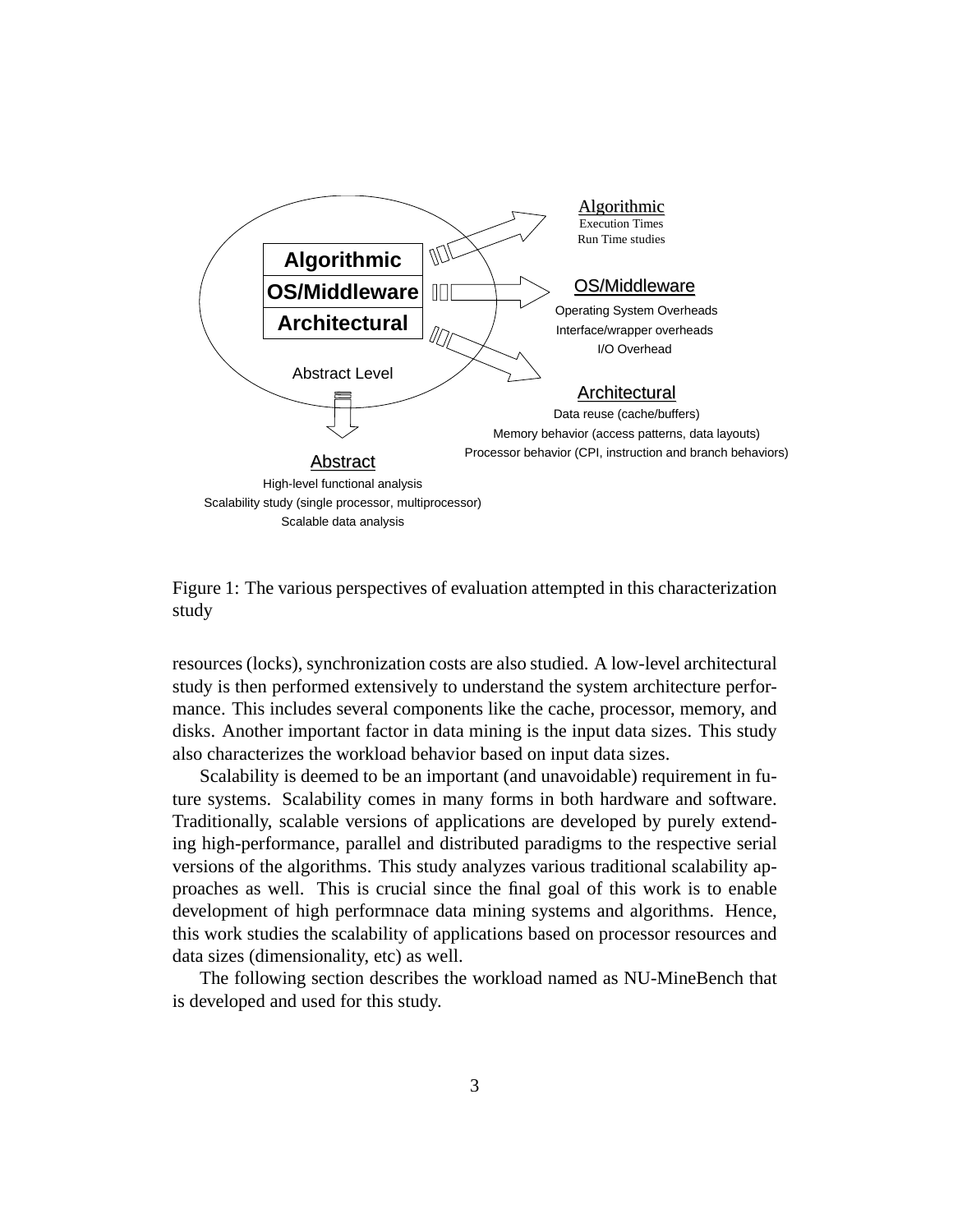

<span id="page-4-1"></span>Figure 2: A data mining taxonomy. This leaf node of the graph shows well-known methodologies for performing data mining.

#### <span id="page-4-0"></span>**3 Data Mining Workload**

Data mining, a technique to understand and present raw data, is becoming popular and is starting to be used in a variety of fields like marketing, business intelligence, scientific discoveries, biotechnology, internet searches and multimedia. In data mining, the process of extracting information from raw data is automated, and mostly predictive. This is the aspect that makes data mining different from OLAP and common database techniques. Data mining is essential to automatically find useful (predictive) information from such large input data. For instance, a cellular phone company would apply *clustering* to find a *probable* customer segment (regular travelers?) suitable for a new cellular phone plan.

Data mining applications are broadly classified into classification, clustering, association rule mining, sequence mining, similarity search, text mining, multimedia mining, and other categories based on the nature of their algorithms. Algorithmically, each domain is different. For instance, classification algorithms perform mining by building predictive models that represent data classes or concepts, whereas, clustering involves grouping a set of physical or abstract objects into categories of similar objects. Figure [2](#page-4-1) shows a taxonomy of data mining applications (partly based on [\[HK00\]](#page-13-2)). As can be seen, each data mining application differs by the nature of mining it performs.

A classification of data mining applications was shown in Figure [2.](#page-4-1) A subset of application domains of Figure [2](#page-4-1) is used to establish NU-MineBench, a benchmarking suite containing well-known (and representative) data mining applications. The selection of categories as well as the applications in each category is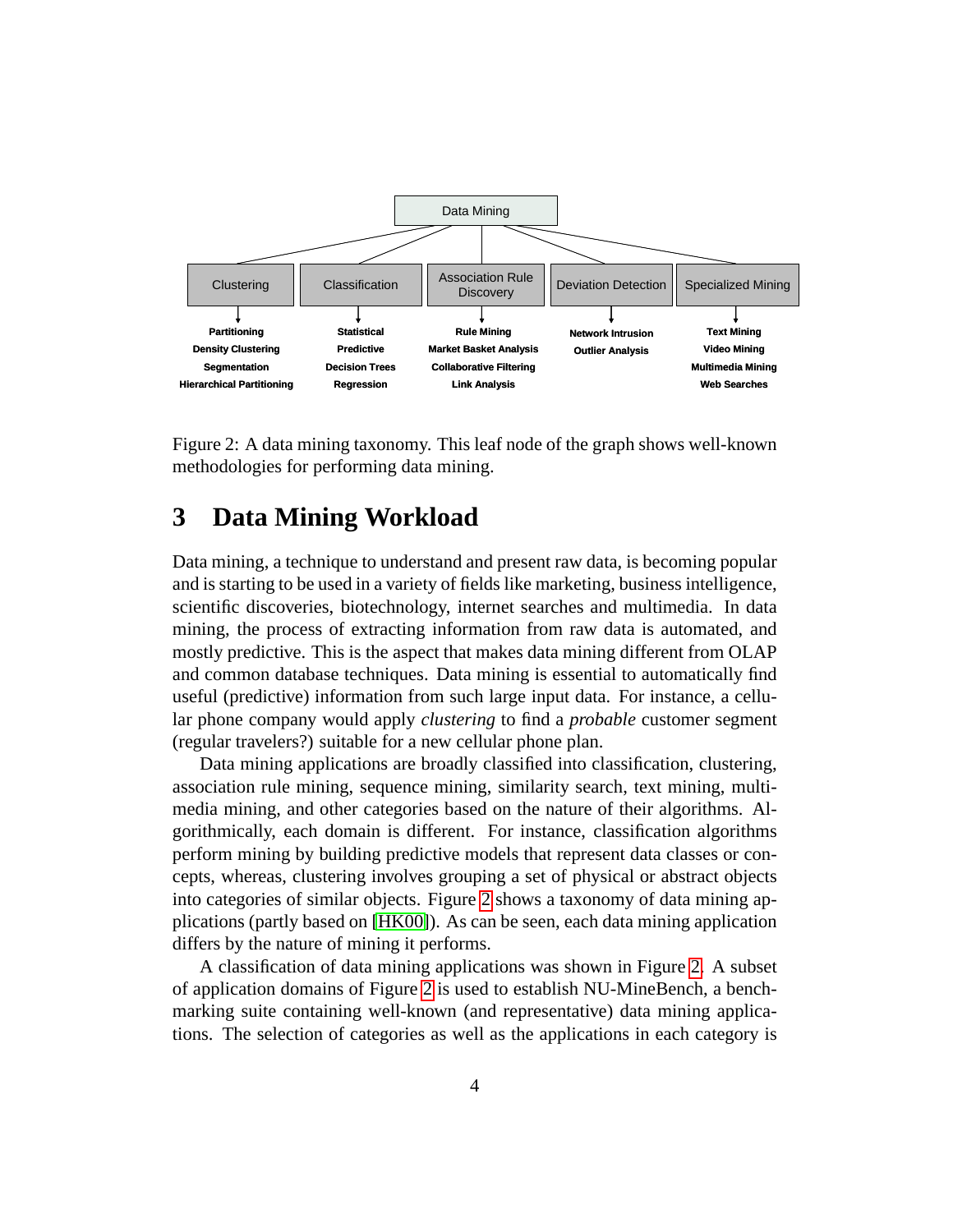based on how commonly these applications are used in industry and how likely to be used in the future, thereby achieving a realistic representation of the existing applications. Another concern of the algorithm selection is the scalability when executing on parallel or distributed systems.

NU-MineBench has applications from several domains and categories. The applications as well as important characteristics of the applications are listed in Table [1.](#page-6-0) Note that these are full-fledged application implementations of these algorithms (as against stand-alone algorithmic modules), which have been extensively optimized to remove all implementation inefficiencies. Also, the algorithms and the set of operations performed within them can be seen in commercial data mining tools, like Clementine (SPSS Inc.), Intelligent Data Miner (IBM Corporation) and SAS Enterprise Miner (SAS Institute Inc.).

There are several types of clustering algorithms in this study. The first clustering application in MineBench is K-means [\[Mac67\]](#page-13-3). K-means is a partition-based method and is arguably the most commonly used clustering technique. K-means represents a cluster by the mean value of all objects contained in it. Given the user-provided parameter k, the initial k cluster centers are randomly selected from the database. Then, K-means assigns each object to its nearest cluster center based on the similarity function. For example, for spatial clustering, usually the Euclid distance is used to measure the closeness of two objects. Once the assignments are completed, new centers are found by finding the mean of all the objects in each cluster. This process is repeated until two consecutive iterations generate the same cluster assignment. The clusters produced by the K-means algorithm are sometimes called "hard" clusters, since any data object either is or is not a member of a particular cluster.

The Fuzzy K-means algorithm [\[Bez81\]](#page-12-2) relaxes this condition by assuming that a data object can have a degree of membership in each cluster. The Fuzzy K-means assigns each pair of object and cluster a probability. For each object, the sum of the probabilities to all clusters equals to 1. Compared to the Euclid distance used in K-means, the calculation for the fuzzy membership results in higher computational cost. However, the flexibility of assigning objects to multiple clusters might be necessary to generate better clustering qualities.

BIRCH [\[ZRL96\]](#page-14-3) is one of the hierarchical clustering methods that employ a hierarchical tree to represent the closeness of data objects. BIRCH first scans the database to build a clustering-feature (CF) tree to summarize the cluster representation. Then, a selected clustering algorithm, such as K-means, is applied to the leaf nodes of the CF tree. For a large database, BIRCH can achieve good performance and scalability. It is also effective for incremental clustering of incoming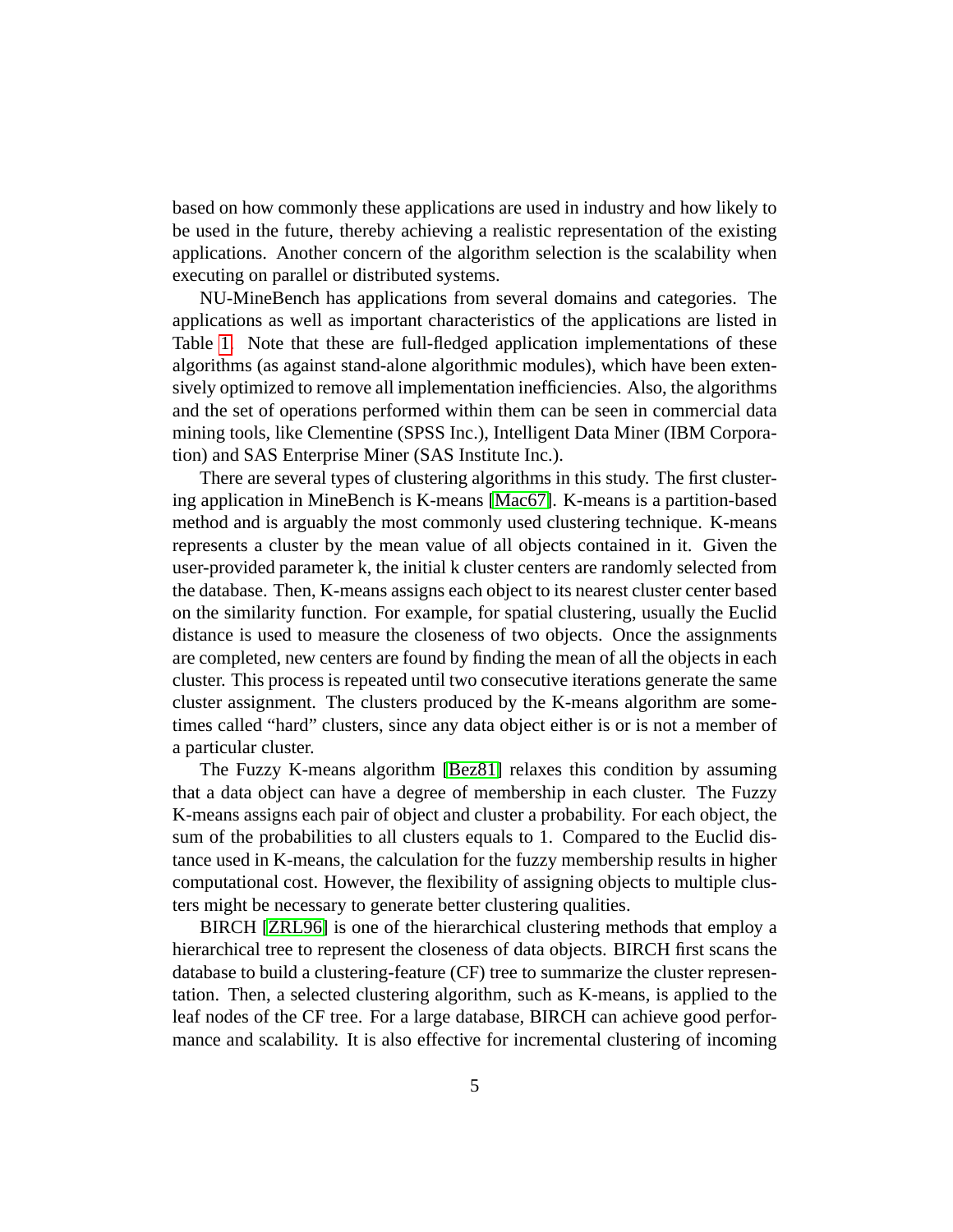| <b>Algorithms</b>     | <b>Category</b>                 | <b>Description</b>                                                                  |  |  |
|-----------------------|---------------------------------|-------------------------------------------------------------------------------------|--|--|
| k-Means               | Clustering                      | Mean<br>based<br>partitioning<br>data<br>method                                     |  |  |
| <b>Fuzzy k-Means</b>  | Clustering                      | Fuzzy-logic based data partitioning<br>method                                       |  |  |
| <b>BIRCH</b>          | Clustering                      | Hierarchical<br>data<br>segmentation<br>method                                      |  |  |
| <b>HOP</b>            | Clustering                      | Density based grouping method                                                       |  |  |
| <b>Naive Bayesian</b> | Classification                  | <b>Statistical classifier</b>                                                       |  |  |
| <b>ScalParC</b>       | Classification                  | Decision tree based classifier                                                      |  |  |
| <b>Apriori</b>        | <b>ARM</b>                      | Horizontal database,<br>level-wise<br>mining based on Apriori property              |  |  |
| <b>Eclat</b>          | <b>ARM</b>                      | Vertical<br>database,<br>equivalence<br>class based method                          |  |  |
| <b>Utility</b>        | <b>ARM</b>                      | Utility based association rule min-<br>ing method                                   |  |  |
| <b>SNP</b>            | <b>Bayesian Network</b>         | Hill-climbing search method for<br>DNA dependency extraction                        |  |  |
| <b>GeneNet</b>        | <b>Bayesian Network</b>         | Microarray based structure learn-<br>ing method for gene relationship<br>extraction |  |  |
| <b>SEMPHY</b>         | <b>Expectation Maximization</b> | Phylogenetic tree based structure<br>learning method for gene sequenc-<br>ing       |  |  |
| <b>Rsearch</b>        | Pattern Recognition             | Stochastic<br>Context-Free<br>Gram-<br>mar based RNA sequence search<br>method      |  |  |
| <b>SVM-RFE</b>        | <b>Support Vector Machines</b>  | elimination<br>Recursive<br>feature<br>based gene expression classifier             |  |  |
| <b>PLSA</b>           | <b>Dynamic Programming</b>      | Smith<br>Waterman<br>optimization<br>method for DNA sequence align-<br>ment         |  |  |

<span id="page-6-0"></span>Table 1: Algorithms used in the study and their descriptions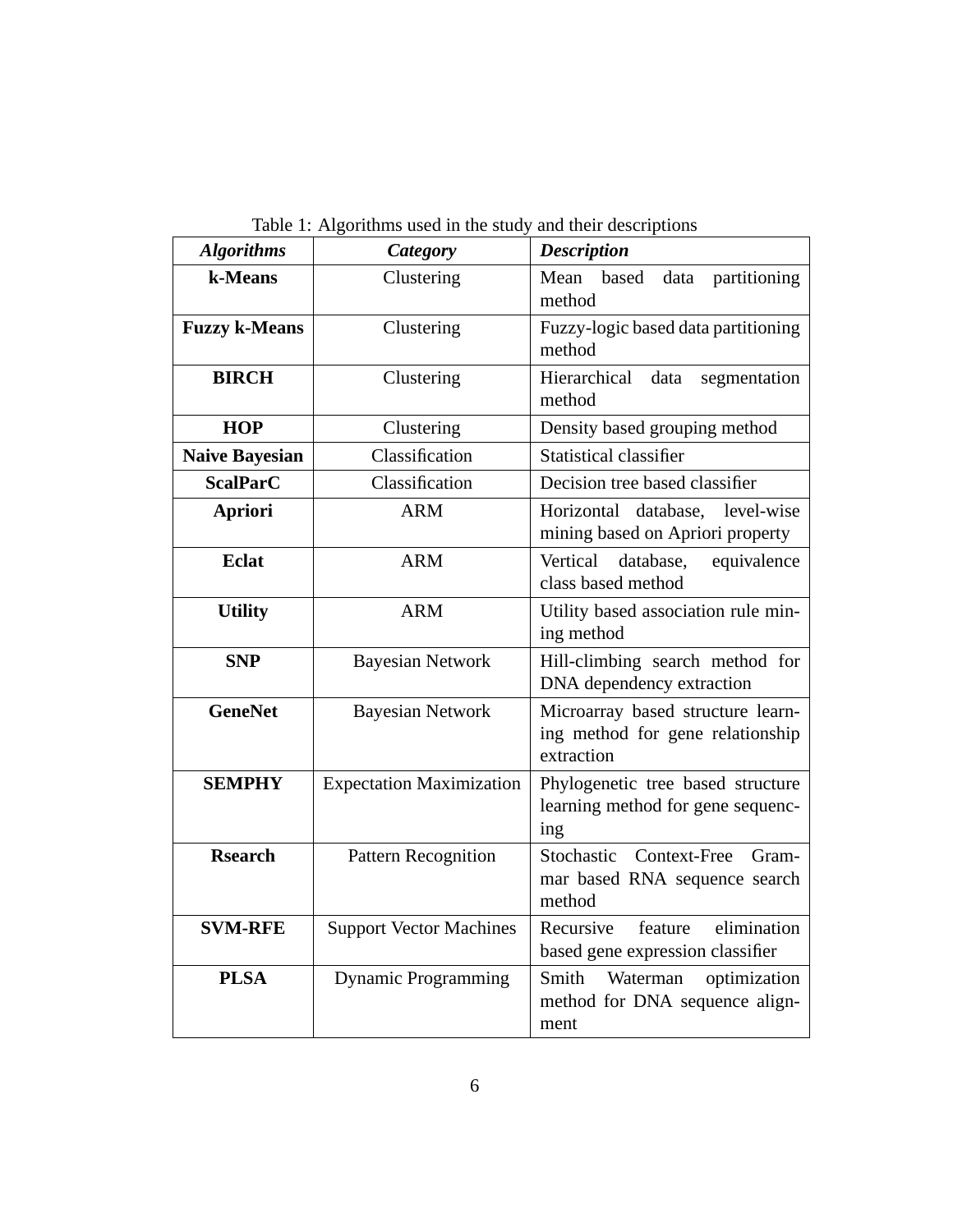data objects.

Density-based methods grow clusters according to the density of neighboring objects or according to some other density function. HOP [\[EH98\]](#page-13-4), originally proposed in astrophysics, is a typical density-based clustering method. After assigning an estimation of its density for each particle, HOP associates each particle with its densest neighbor. The assignment process continues until the densest neighbor of a particle is itself. All particles reaching this state are clustered as a group. HOP is highly scalable when applied to large databases.

The Naive Bayesian classifier [\[DP96\]](#page-12-3), a simple statistical classifier, uses an input *training* dataset to build a predictive model (containing classes of records) such that the model can be used to assign unclassified records into one of the defined classes. It is based on Bayes' Theorem. It is comparable in performance to decision tree based classification algorithms, and exhibits high accuracy and speed when applied to large databases. ScalParC, a scalable decision tree based classifier [\[JKK98\]](#page-13-5), builds the decision tree by recursively splitting the training dataset based on an optimal criterion until all records belonging to each of the partitions bear the same class label.

Apriori  $[AMS<sup>+</sup>96]$  is arguably the most influential association rule mining (ARM) algorithm. It explores the level-wise mining using the Apriori property: all nonempty subsets of a frequent itemset must also be frequent. Eclat [\[Zak99\]](#page-14-4), another ARM algorithm, uses a vertical database format instead of the hash trees (horizontal format) as in apriori. This enables breaking the search space into small, independent, and manageable chunks. Efficient lattice traversal techniques are used to identify all the true maximal frequent itemsets.

Utility mining is another association rule based data mining technique where higher "utility" itemsets are identified from a database by considering different values of individual items as *utilities*. The work of utility mining to restrict the size of candidate set (so that memory and time usage can be reduced) and to simplify the total number of computations for calculation of utility or profit of items. The ultimate goal is to discover all the itemsets whose utility values are more than user specified threshold in a transaction database and to eliminate the itemsets having lower utility value [\[LLC05\]](#page-13-6).

The primary goal of Bayesian network based methods is to build a learning network that represents the input data set. This is done by identifying the statistic relationship between the several variables present in the input data. A scoring function is introduced that evaluates a network with respect to the training data and outputs a value that reflects how well the network scores relative to the available data. Then the possible network structures are searched to find the best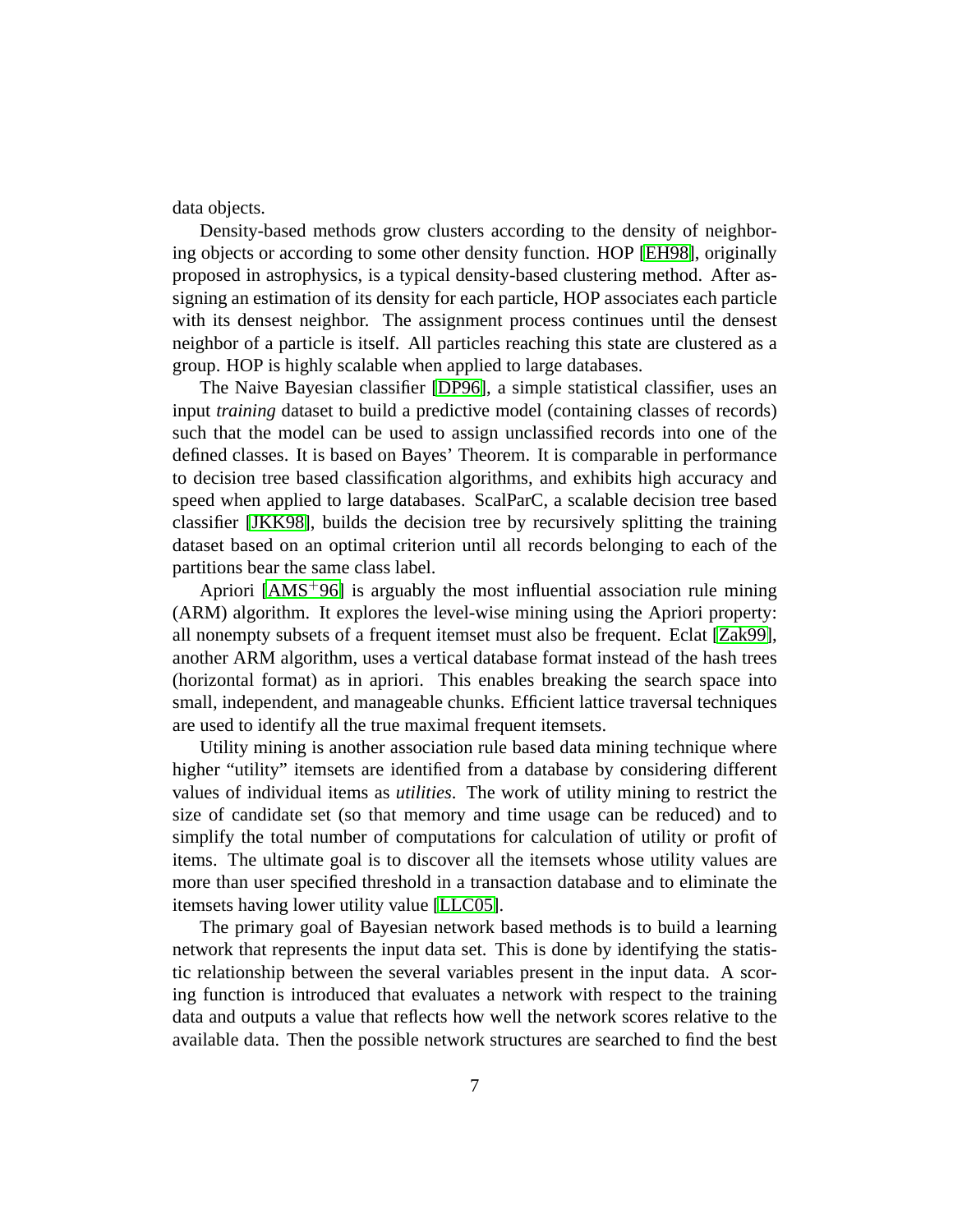scored network, which usually is considered to be the network learned from the data. In general, the search problem is NP-hard, most algorithms use heuristic search methods, such as the MCMC (Markov Chain Monte Carlo) sampling, K2, Simulated Annealing etc., of which the greedy hill-climbing algorithm is the most efficient and popular approach  $[CDD+05]$ .

Single nucleotide polymorphisms (SNPs) are DNA sequence variations that occur when a single nucleotide is altered in the genome sequence. Identifying valid sequence variations is a goal of genomic research. This work focuses on a version of SNP that uses the hill climbing search method  $[CDD<sup>+</sup>05]$  $[CDD<sup>+</sup>05]$ . This method first selects a specific point (an initial Bayesian Network structure) in the search space as the starting point. Algorithm then searches all the nearest neighbors for the current point in the search space, and then selects the neighbor that has the highest score as the new current point. This procedure iterates until no neighbor has higher score than the current point (i.e., reached a local maximum). GeneNet  $[CDD<sup>+</sup>05]$  $[CDD<sup>+</sup>05]$  uses a similar hill climbing algorithm as in SNP. The difference here is that the input data is the microarray data, which requires lot more computations to perform the learning process. There are lot more variables used during the learning.

SEMPHY  $[CDD<sup>+</sup>05]$  $[CDD<sup>+</sup>05]$  is a structure learning algorithm that is based on phylogenetic trees. Phylogenetic tree represents the genetic relationship of species by a tree where closely related species are placed in nearby branches. For DNA/protein sequences from different species, a phylogenetic relationship among them can be inferred to reflect the course of evolution. The goal of this algorithm includes searching for the best tree topology and the best branch lengths representing the distance between the two neighbors. Note that there are numerous branch length probabilities for each topology. SEMPHY uses Structural Expectation Maximization (probability estimation) algorithm to address this complication.

Typically, RNA sequencing problems involve searching the gene database for homologous RNA sequences. Rsearch  $[CDD<sup>+</sup>05]$  uses a grammar based approach to achieve this goal. Rsearch uses SCFG (Stochastic Context-Free Grammar) to build and to represent a single RNA sequence with its secondary structure, and utilizes a local alignment algorithm named CYK algorithm, which is a decoding algorithm for SCFG, to search a database for homologous RNAs.

Support Vector Machines Recursive Feature Elimination (SVM-RFE)  $[CDD<sup>+</sup>05]$ is a feature selection method that uses SVM techniques to refine and identify the optimum feature set in the feature data. It selects or omits dimensions of the data depending on a performance measure of SVM classifier. It is much more robust to data overfitting than other methods, including combinatorial search. SVM-RFE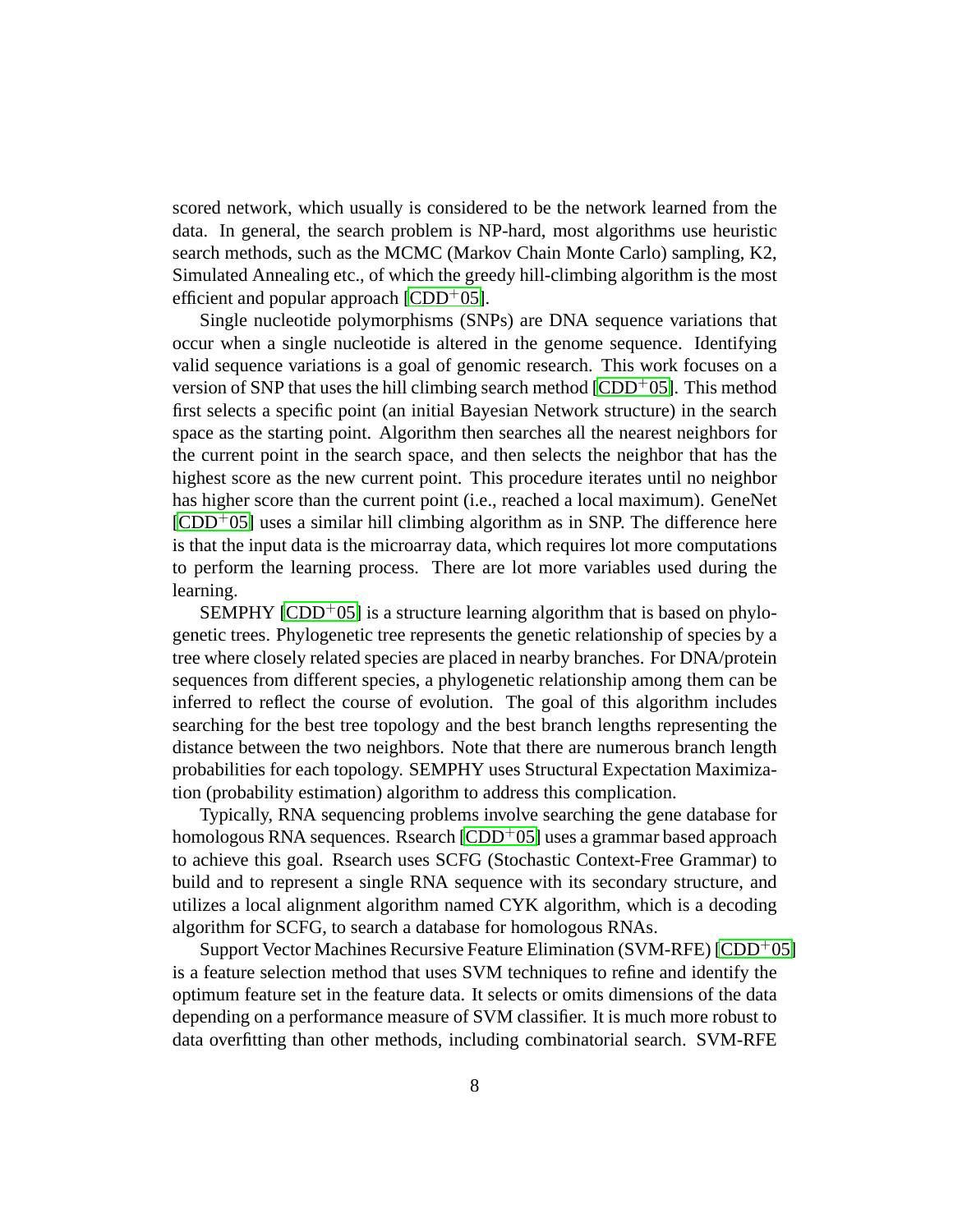uses microarray data as the input data for analysis. SVM-RFE is used extensively in disease finding (gene expression). It eliminates gene redundancy automatically and yields better and more compact gene subsets. The selection is obtained by recursive feature elimination process: at each RFE step, a gene is discarded from the active variables of a SVM classification model. The features are eliminated according to a criterion related to their support to the discrimination function and the SVM is re-trained at each step.

Sequence alignment is an important tool in bioinformatics used to identify the similar and diverged regions between two sequences, e.g. biological DNA/protein sequences or text strings. PLSA  $[CDD<sup>+</sup>05]$  uses a dynamic programming approach to solve this sequence (string) matching problem. It is based on the algorithm proposed by Smith and Waterman, which uses the local alignment to find the longest common substring in sequences. Since this method is dependent on the sequence length, it is computationally very intense.

#### **3.1 Evaluation Datasets**

Input data is an integral part of data mining applications. The data considered for the experiments are either real data got from various fields or widely-accepted synthetic data generated using existing tools that are used in scientific and statistical simulations. During evaluation, multiple data sizes were used to investigate the characteristics of the NU-MineBench applications.

For non-bioinformatics applications, three input data were used in 3 different sizes: Small, Medium, and Large. For ScalParC and Nave Bayesian, three synthetic datasets (see Table [2](#page-10-0) - "Classification") were generated by the IBM Quest data generator [\[Sys04\]](#page-14-5). The notation Fx-Ay-DzK denotes a dataset with Function x, Attribute size y, and Data comprising of z\*1000 records. Function 26 is a relatively complex function and produces large trees. Apriori and Eclat use three synthetic datasets from IBM Quest data generator (see Table [2](#page-10-0) - "ARM"). D denotes the number of transactions, T is the average transaction size, and I is the average size of the maximal potentially large itemsets. In Table [2,](#page-10-0) the number of items is 1000 and the number of maximal potentially large itemsets is 2000. For HOP and BIRCH, three sets of real data were extracted from a cosmology application, ENZO [\[NSLD99\]](#page-13-7), each having 61440 particles, 491520 particles and 3932160 particles. A section of the real image database distributed by Corel Corporation is used for K-means and Fuzzy K-means. This database consists of 17695 scenery pictures. Each picture is represented by two features: color and edge. The color feature is a vector of 9 floating points while the edge feature is a vector of size 18.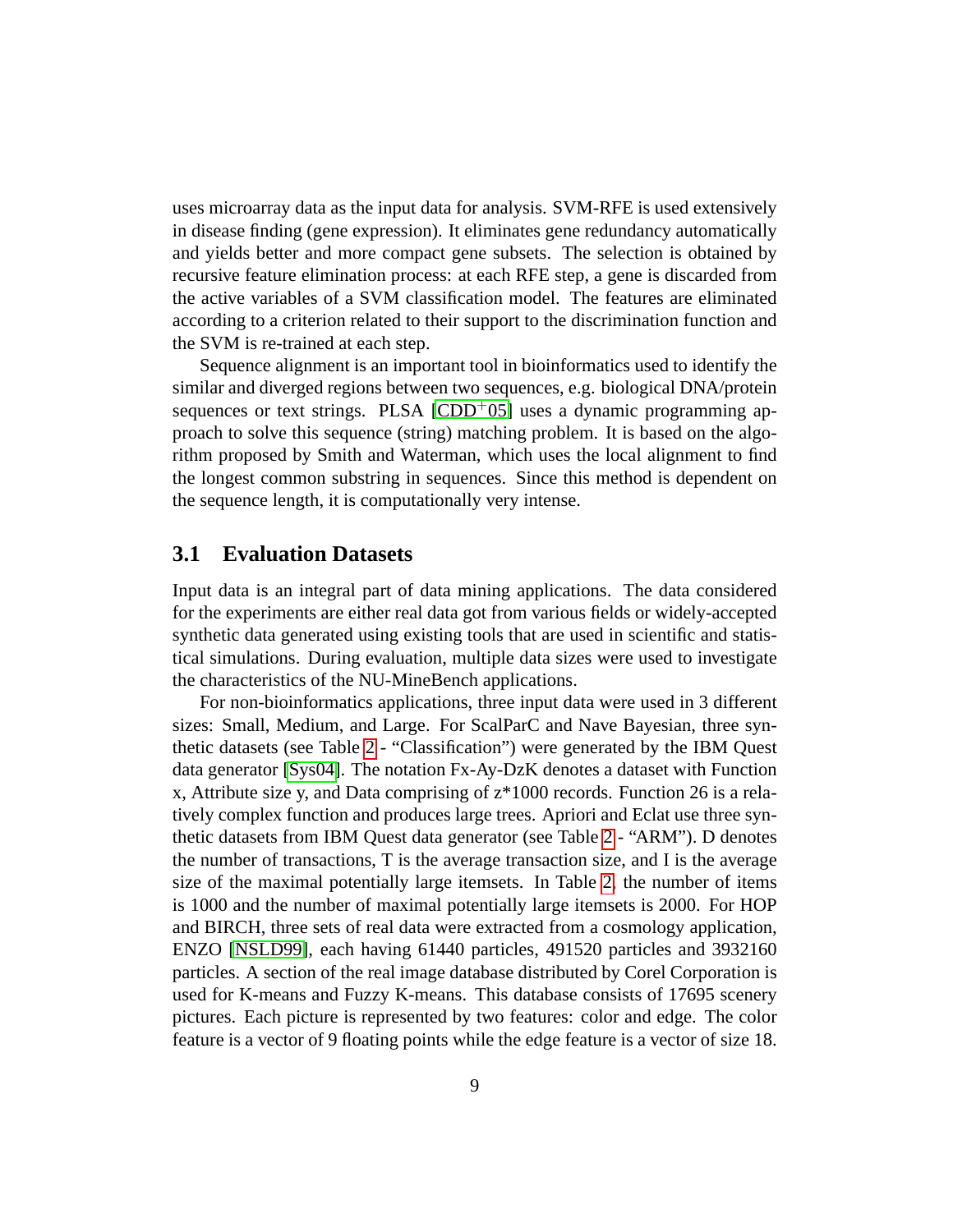<span id="page-10-0"></span>

| <b>Dataset</b> | <b>Classification</b> |        | <b>ARM</b>    |        |  |
|----------------|-----------------------|--------|---------------|--------|--|
|                | Parameter             | (Size) | Parameter     | (Size) |  |
| <b>Small</b>   | F26-A32-D125K         | (27)   | T10-I4-D1000K | (47)   |  |
| <b>Medium</b>  | F26-A32-D250K         | (54)   | T20-I6-D2000K | (175)  |  |
| Large          | F26-A64-D250K         | (108)  | T20-I6-D4000K | (350)  |  |

Table 2: Classification and Association Rule Mining Dataset Characteristics (Dataset size in MB).

Both K-means implementations use Euclid distance as the similarity function and execute it for the two features separately. Since the clustering quality of K-means methods highly depends on the input parameter k, both K-means were executed with ten different k values ranging from 4 to 13.

Utility mining uses both real datasets as well as synthetic datasets. The synthetic data constitutes of two databases generated using the IBM Quest data generator. The first synthetic dataset is a dense database, T10.I6.DX000K, where the average transaction size is 10; other is a sparse database, T20.I6.DX000K, where average transaction size is 20. The average size of the potentially frequent itemsets is 6 in both sets of databases. In both sets of databases, the number of transactions varies from 1000K to 8000K and the number of items varies from 1K to 8K. The real dataset constitutes of only one database of size 73MB, where the average transaction length is 7.2.

For the bioinformatics applications, the datasets were provided by Intel Corpo-ration [\[CDD](#page-12-5)<sup>+</sup>05]. SNP uses the Human Genic Bi-Alletic Sequences (HGBASE) database [ $BLS<sup>+</sup>00$ ] containing 616,179 SNPs sequences. For GeneNet, the microarray data used for this study is assembled from  $[SSZ<sup>+</sup>98]$ ; they are the most popular cell cycle data of Yeast. SEMPHY considers three datasets from Pfam database [\[BCD](#page-12-7)<sup>+</sup>04]. The three datasets (labelled in this work as  $S,M,L$ ) and their characteristics is shown in Table [3.](#page-11-0) The software and the corresponding dataset for Rsearch were obtained from [\[Lab05\]](#page-13-9). The experiments use the sequence "mir-40.stk" with the length of 97 to search a part of database "Yeastdb.fa" with size of 100KB. SVM-RFE uses a benchmark microarray data set on ovarian cancer [\[AM02\]](#page-12-8). This dataset contains 253 (tissue samples) x 15154(genes) expression values, including 91 control and 162 ovarian cancer tissues with early stage cancer samples. For PLSA, nucleotides ranging from 30K to 900K length are chosen as test sequences. Since true sequences can seldom satisfy this specific size, some artificial sequences were used in the experiments  $[CDD<sup>+</sup>05]$  $[CDD<sup>+</sup>05]$ . To make the ex-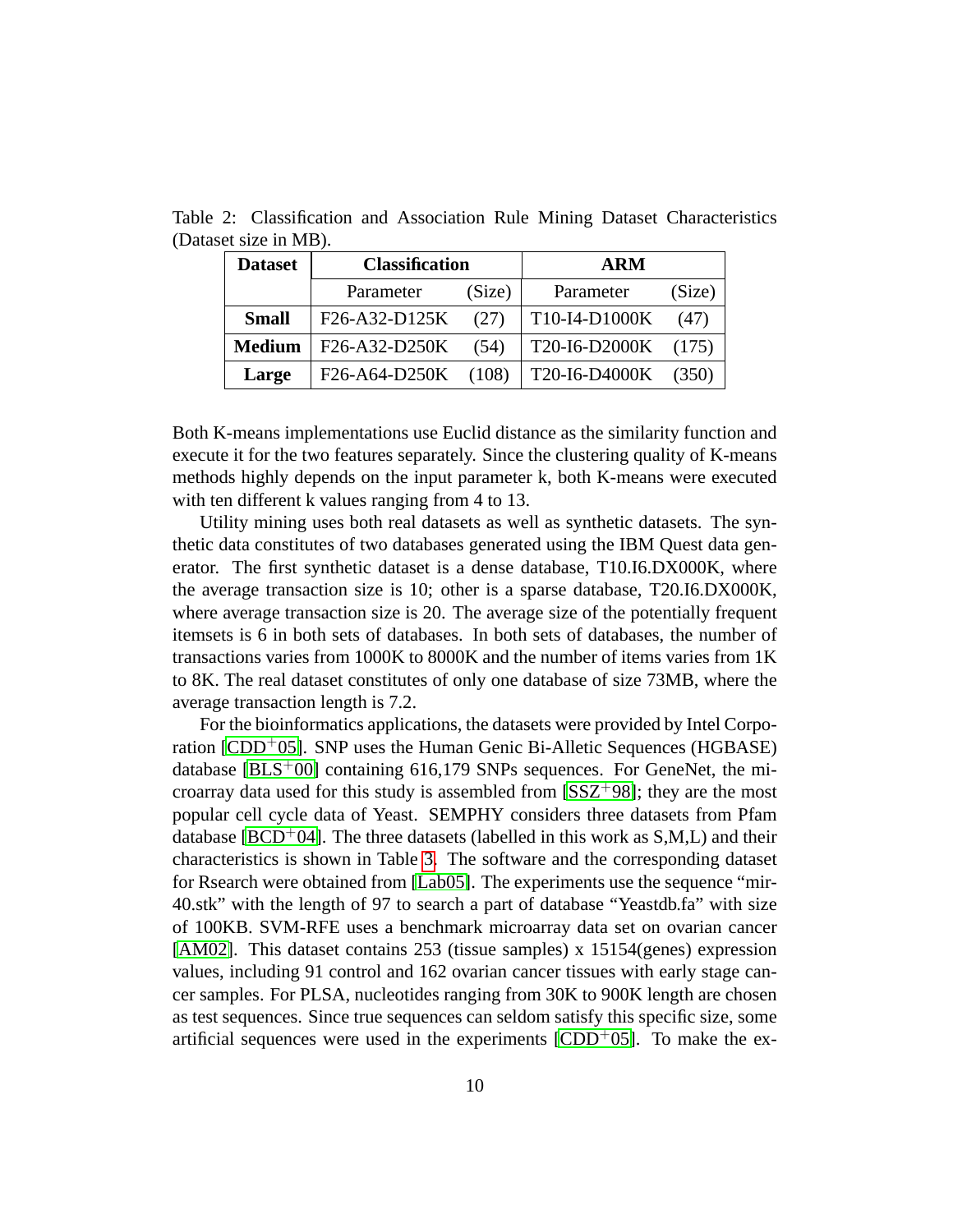<span id="page-11-0"></span>

| Dataset:        | S   |     |     |
|-----------------|-----|-----|-----|
| Taxa number     | 53  | 108 | 220 |
| Sequence length | 394 | 397 |     |

Table 3: SEMPHY datasets and their characteristics

periments more comprehensive, several real DNA sequences were also chosen from a test suite provided by the bioinformatics group at Penn Stat University. The longest sequence pair used here is named TCR where the human sequence is 319,030 bp long and the mouse sequence is 305,636 bp long.

#### **4 Summary**

Data mining has become one of the most essential tools for various businesses as well as researchers in diverse fields. The surge in the operational speed of computing systems, and also the emergence of compact, low-cost, high-performance parallel and distributed systems have provided abundant venues for improving the performance of data mining algorithms. However, in recent years, there has also been a tremendous increase in the size of data that is collected and also the complexity of data mining algorithms themselves. The rate of this growth exceeds the rate of performance improvements in computing systems, thus widening the performance gap between data mining systems and algorithms. In this work, the goal is to narrow this gap by enabling designers to build systems that are tuned in accordance with the requirements and developments of data mining algorithms. This is achieved by performing a detailed characterization of a set of representative data mining programs from both the hardware and software perspectives. Several widely-used data mining algorithms from multiple categories were studied and then, a benchmark suite was designed. Named NU-MineBench, this benchmarking suite contains representative data mining applications. NU-MineBench suite includes applications from diverse applications ranging from cosmology, grocery stores to bioinformatics. The applications in NU-MineBench were evaluated using real systems and simulators.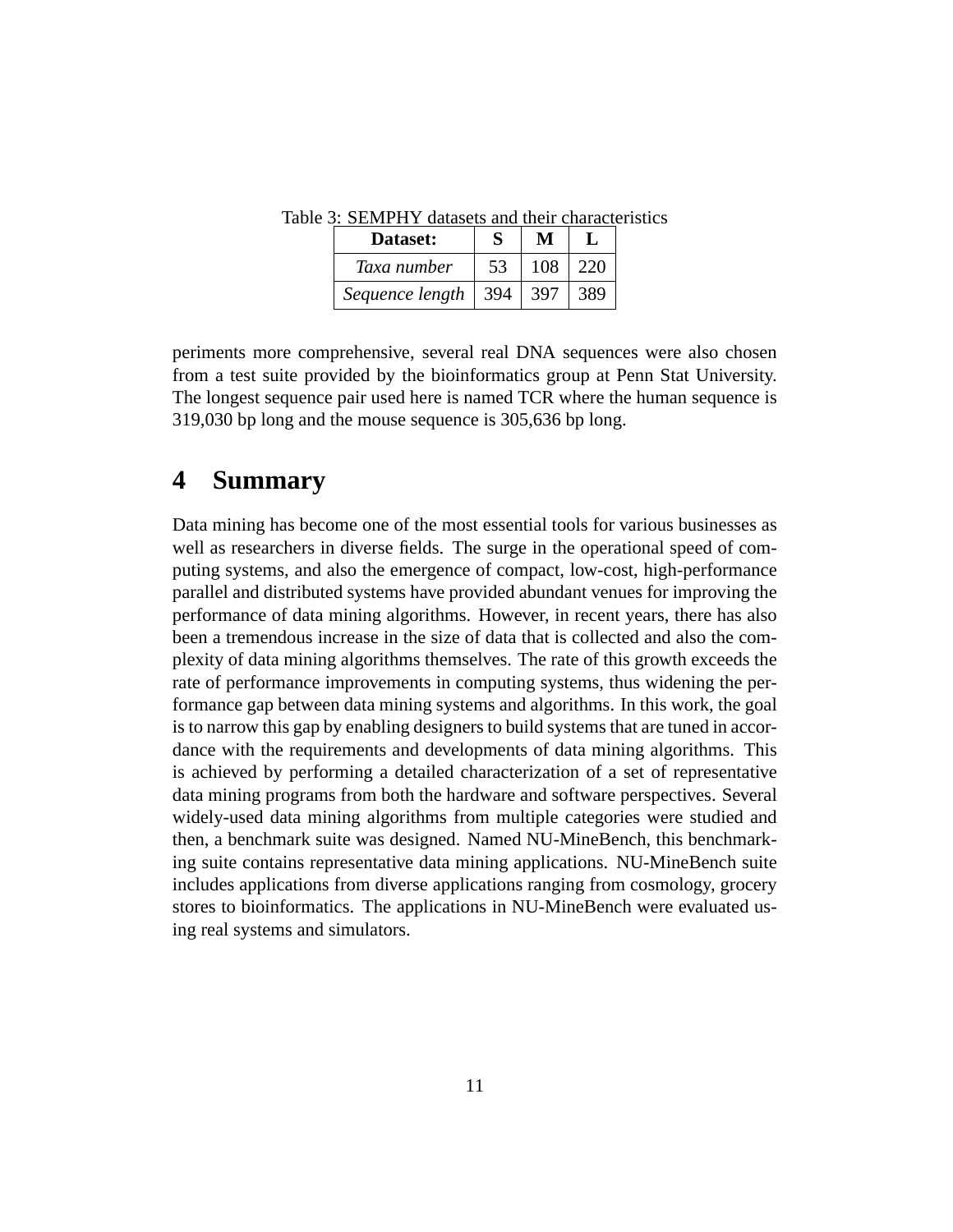#### **References**

- <span id="page-12-8"></span>[AM02] C. Ambroise and G. J. McLachlan. Selection bias in gene extraction on the basis of microarray gene-expression data. *Proc. National Academy of Sciences*, 99(10):6562–6566, 2002.
- <span id="page-12-4"></span>[AMS<sup>+</sup>96] R. Agrawal, H. Mannila, R. Srikant, H. Toivonen, and A.I. Verkamo. Fast discovery of association rules. *Advances in knowledge discovery and data mining*, pages 307–328, 1996.
- <span id="page-12-7"></span>[BCD+04] A. Bateman, L. Coin, R. Durbin, R.D. Finn, V. Hollich, S. Griffiths-Jones, A. Khanna, M. Marshall, S. Moxon, E.L.L. Sonnhammer, D.J. Studholme, C. Yeats, and S.R. Eddy. The pfam protein families database. *Nucleic Acids Research*, 32(Database):D138–D141, 2004.
- <span id="page-12-2"></span>[Bez81] J.C. Bezdek. *Pattern Recognition with Fuzzy Objective Function Algorithms*. Kluwer Academic Publishers, 1981.
- <span id="page-12-1"></span>[BF98] J. Bradford and J. Fortes. Performance and memory-access characterization of data mining applications. In *Workshop on Workload Characterization at the Annual International Symposium on Microarchitecture.*, 1998.
- <span id="page-12-6"></span>[BLS+00] A.J. Brookes, H. Lehvaslaiho, M. Siegfried, J.G. Boehm, Y.P. Yuan, C.M. Sarkar, P. Bork, , and F. Ortigao. HGBASE: a database of snps and other variations in and around human genes. *Nucleic Acids Research*, 28(1):356–360, January 2000.
- <span id="page-12-5"></span> $[CDD<sup>+</sup>05]$  Y. Chen, Q. Diao, C. Dulong, W. Hu, C. Lai, E. Li, W. Li, T. Wang, and Y. Zhang. Performance scalability of data mining workloads in bioinformatics. *Intel Technology Journal*, 09(12):131–142, May 2005.
- <span id="page-12-0"></span>[Cor05] Intel Corporation. *Architecting the Era of Tera - Technical White Paper*, 2005. http://www.intel.com/technology/computing/archinnov/teraera/.
- <span id="page-12-3"></span>[DP96] P. Domingos and M. Pazzani. Beyond independence: Conditions for optimality of the simple bayesian classifier. In *Proc. of the Internaltional Conference on Machine Learning*, 1996.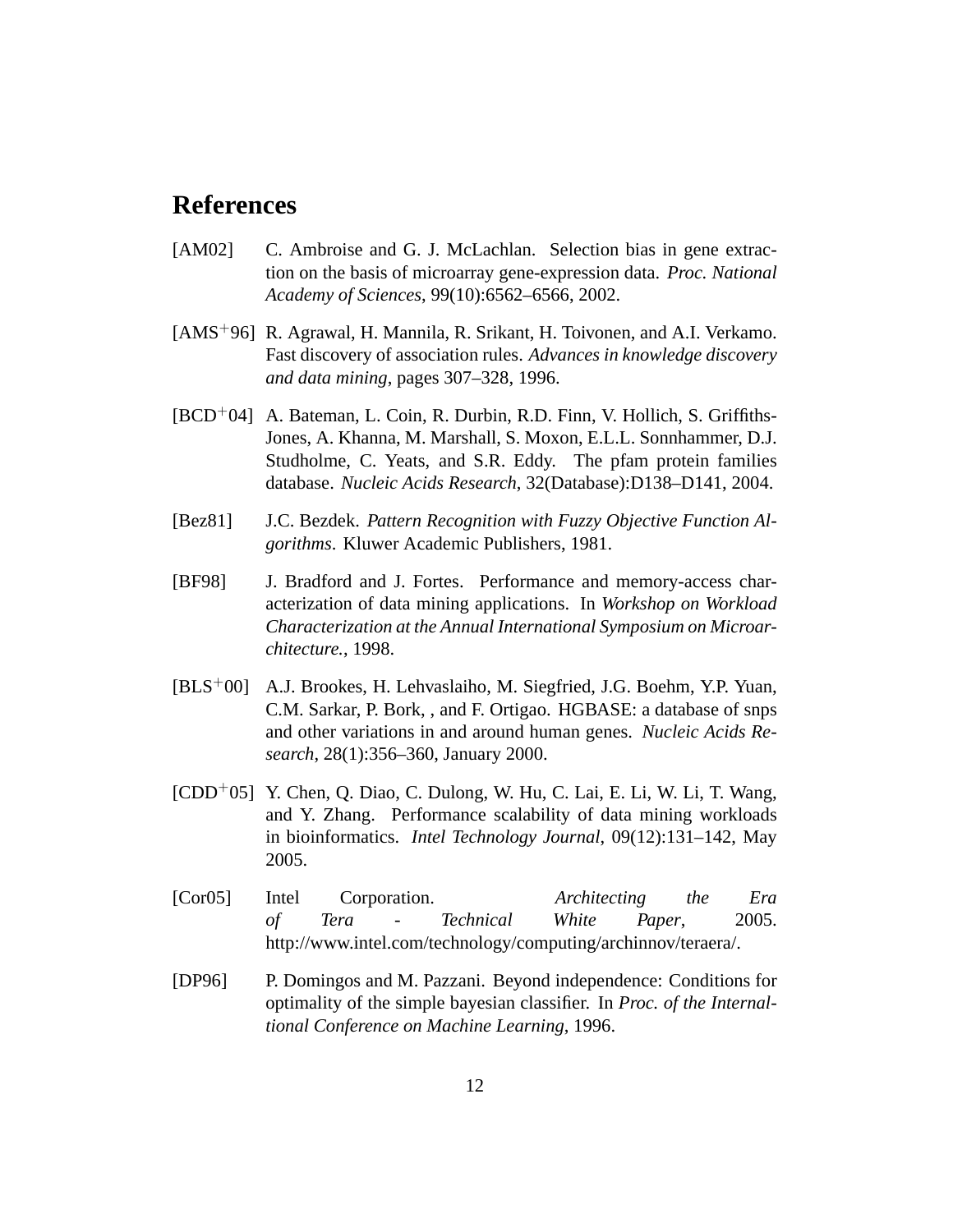- <span id="page-13-4"></span>[EH98] D.J. Eisenstein and P. Hut. Hop: A new group finding algorithm for N-body simulations. *Journal of Astrophysics*, (498):137–142, 1998.
- <span id="page-13-2"></span>[HK00] J. Han and M. Kamber. *Data Mining: Concepts and Techniques*. Morgan Kaufmann Publishers, August 2000.
- <span id="page-13-5"></span>[JKK98] M.V. Joshi, G. Karypis, and V. Kumar. ScalParC: A new scalable and efficient parallel classification algorithm for mining large datasets. In *Proc. of the International Parallel Processing Symposium*, 1998.
- <span id="page-13-1"></span>[KQH98] J. Kim, X. Qin, and Y. Hsu. Memory characterization of a parallel data mining workload. In *Workshop on Workload Characterization: Methodology and Case Studies*, 1998.
- <span id="page-13-9"></span>[Lab05] Sean Eddy's Lab. Rsearch software repository, 2005. http://www.genetics.wustl.edu/eddy/software/.
- <span id="page-13-6"></span>[LLC05] Y. Liu, W.K. Liao, and A. Choudhary. A two-phase algorithm for fast discovery of high utility itemsets. In *Proc. of the Pacific-Asia Conference on Knowledge Discovery and Data Mining (PAKDD)*, 2005.
- <span id="page-13-0"></span>[LPMS97] C. Lee, M. Potkonjak, and W.H. Mangione-Smith. Mediabench: A tool for evaluating and synthesizing multimedia and communicatons systems. In *Proc. of the International Symposium on Microarchitecture*, 1997.
- <span id="page-13-3"></span>[Mac67] J. MacQueen. Some methods for classification and analysis of multivariate observations. In *Proc. of the Berkeley Symposium on Mathematical Statistics and Probability*, 1967.
- <span id="page-13-7"></span>[NSLD99] M.L. Norman, J. Shalf, S. Levy, and G. Daues. Diving deep: Datamanagement and visualization strategies for adaptive mesh refinement simulations. *Computing in Science and Engg.*, 1(4):36–47, 1999.
- <span id="page-13-8"></span>[SSZ<sup>+</sup>98] P.T. Spellman, G. Sherlock, M.Q. Zhang, V.R. Iyer, K. Anders, M.B. Eisen, P.O. Brown, D. Botstein, and B. Futcher. Comprehensive identification of cell cycle-regulated genes of the yeast saccharomyces cerevisiae by microarray hybridization. *Molecular Biology of the Cell*, 9(12):3273–3297, 1998.